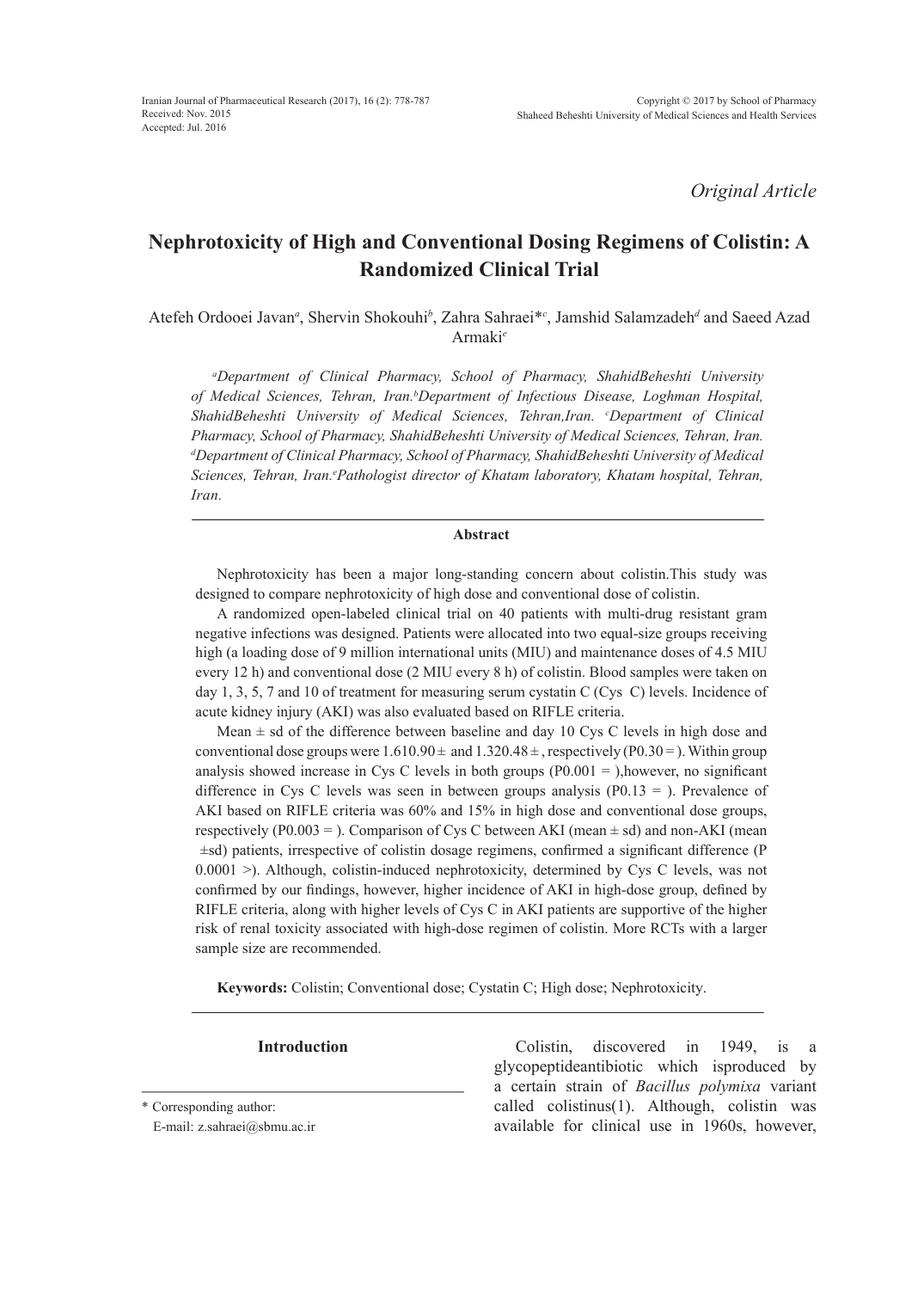due to concerns about its toxicity in particular nephrotoxicity, it was replaced by less toxic antibiotics almost a decade after its introduction to the market  $(2, 3)$ . In the past 10-15 years, the emergence of multi-drug resistant (MDR) gram negative bacilli, especially *Pseudomonas aeruginosa*, *Acintobacterbaumannii* and *Klebsiella pneumonia*, along with the drying antibiotic development pipeline have led to a worldwide increase in reconsidering the use of colistin(2-4).

Along with reemergence of colistin, many complementary trials about different aspects of its utilization were carried out.Consequently, pharmacokinetic studies raised noteworthy questions about its conventional dosing. Problems with conventional doses are delay to reach steady state (suggestive of the necessitation of loading dose) and inadequate drug level to eradicate resistant pathogens (suggestive of higher maintenance doses). These ineffective low levels of drug not only may lead to failure of treatment but also enable the organisms to acquire resistance to the last-line of anti-infective drug therapy (5-7). The conclusion of pharmacokinetic model studieswas recommendation of a loading dose of 9 or 12 million units ofcolistimethate sodium (CMS) followed by maintenance doses of 4.5 million units twice daily (8-10). These high-dose regimens increased concerns about the nephrotoxicity of colistin leading to its limited administration. They also were suggestive of performing further studies to confirm efficacyandto define prevalence as well as severity of nephrotoxicity induced by colistin. Prevalence of colistin nephrotoxicity in a prospective study performed byDalfino and colleagues, the study that confirmsthe new dosing regimen, carried out on 28 patients receiving loading dose of 9 MIU and maintenance dose of 4.5 MIU twice-daily, was 17.8 % (11).

Adverse drug reaction profile of colistin generally include nephrotoxicity and neurotoxicity. Nephrotoxicity is more common and concerning adverse effect of colistin. Clinical manifestation of colistin nephrotoxicity is via a decrease in clearance of creatinine, proteinuria, cylindruria or oliguria (12-14). In a review article published in 2011, prevalence of colistininduced nephrotoxicity was different ranging from 0 to 53.5%. Most of the trials included in this review were on low doses of colistin(15).

Unfortunately, whathave beenconfusingaboutthe colistin areitsdosage formson the market. Commercially available forms of colistin are colistin sulfate for oral (intestinal decontamination) and topical use, and CMS for use via parenteral and inhalation routes. CMS is a less potent and less toxic prodrug of colistin(1, 16). It is converted to colistin *in-vivo*   $14, 2)$ ).

There are two most readily available brands of colistin for parenteral use as Coly-mycin® and Colomycin®, both of which contain CMS. However, the productsʹ labels are different and have led to mistakes. Colomycin® is labeled as 500,000, 1,000,000 and 2,000,000 IU of CMS, equivalent to 40, 80, and 160 mg of CMS, while, Coly-mycin® is labeled as 150 mg colistin base activity (CBA), equivalent to 5 Million International Unit (MIU) or 400 mg CMS(2). Therefore, due to the very different drug exposures in the two regimens, it is very important to know that which product is used in studies and that mentioned dose is based on CMS or CBA.

Early detection of acute kidney injury (AKI) is a problem for early initiation of therapy. Currently serum creatinine (SrCr) is used for detection of AKI in clinical practice. Risk– Injury–Failure–Loss–End-stage renal disease (RIFLE) and Acute Kidney Injury Network (AKIN) classifications are usually used for evaluation of drug induced AKI in patients (Table1).Creatinine levels have some limitations forthe early and specific detection of AKI. These limitations include dependency of SrCr to age, sex, body mass, nutrition, and hydration status as well as delay in SrCr changes which is usually detected when about 50% loss in kidney function occurs. Another limitation is the fact that rises in creatinine secretion ratio at lower glomerular filtration rate may lead to overestimation of kidney function. Finally, during acute change in kidney function, in order to accurate estimation of glomerular filtration rate (GFR) based onSrCr, it is necessary to reach steady state which may need several days. Due to these limitations, several biomarkers for early detection of AKI have been introduced.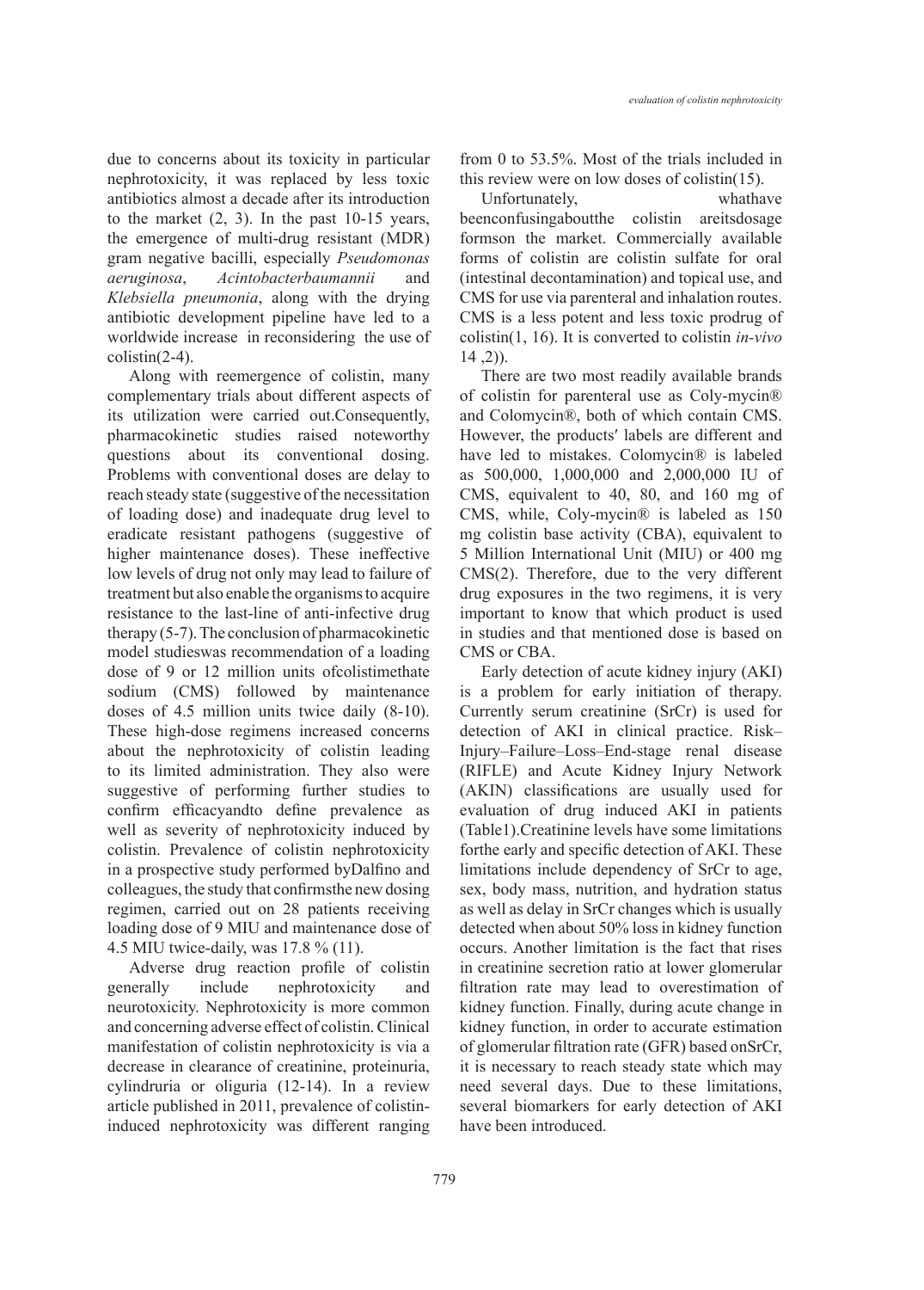|                | <b>RIFLE</b> criteria                                                                        |                                                          |
|----------------|----------------------------------------------------------------------------------------------|----------------------------------------------------------|
|                | Serum creatinine (S Cr) criteria                                                             | Urine output (UO) criteria                               |
| <b>Risk</b>    | $\uparrow$ S Cr $\times$ 1.5                                                                 | $< 0.5$ mL/Kg/h $\times$ 6 h                             |
| Injury         | $\uparrow$ S Cr $\times$ 2                                                                   | $\leq$ 0.5 mL/Kg/h $\times$ 12 h                         |
| <b>Failure</b> | $\uparrow$ S Cr $\times$ 3<br>Or $\geq$ 0.5 mg/dL if baseline S Cr $\uparrow$ to $>$ 4 mg/dL | $\leq$ 0.3 mL/Kg/h $\times$ 24 h or anuria $\times$ 12 h |
| Loss           | Complete loss of renel function $> 4$ weeks                                                  |                                                          |
| End stage      | End stage renal disease for $>$ 3 month                                                      |                                                          |

**Table 1.** RIFLE criteria.

Cystatin C (Cys C) is one of the novel biomarkers to predict kidney function. Cys C is a cysteine protease inhibitor synthesized at a constant rate by all nucleated cells. It is freely filtered by the glomerulus, catabolized completely in proximal tubules, but not secreted by the tubules. Unlike SrCr, the levels of Cys C are not affected by sex, age, race, or muscle mass. It seems to be useful as both serum or urinary biomarker (17, 18).

Considering the current arguments and uncertainty on nephrotoxicity risk induced by different dosage regimens of colistin, the presenthead to head clinical trial was designed. Wealso applied the Cys C as a biomarker for AKI detection and the RIFLE criteria to detect AKI.

# **Experimental**

# *Materials and Methods*

The study was a prospective randomized open-labeled clinical trial to compare the nephrotoxicity of two conventional and high dosage regimens of colistin approved by the ethics committee of the ShahidBeheshti University of Medical Sciences and registered in the Iranian Registry of Clinical Trials (IRCT) with IRCT registration number of IRCT2014090614693N5. High dose regimen defined as a loading dose of 9 million international units (MIU) and maintenance doses of 4.5 MIU every 12 h (7, 10, 19) which was compared with conventional dosing of 2 MIU every 8 h. Brand and dosage form of colistinused in this study was "Colomycin®" vials containing 1 MIU of sodium colistimethate (CMS).

# *Study population*

Patients, age > 18 years old, with a multidrug resistant gram negative infection (candidate to receive colistin therapy) admitted into a teaching hospital affiliated to the ShahidBeheshti University of Medical Sciences, Tehran, Iran, entered the study. Exclusion criteria were: patients with chronic kidney disease (GFR < 50), acute kidney injury, BMI > 35 and pregnancy. 40 patients were randomly allocated into two equalsize groups during May 2014 to January 2015.

# *Sampling time and measurements*

Blood samples were obtained on days 1 (as baseline before first dose), 3, 5, 7 and 10 of treatment. Separated serums were stored at -70 °C. Daily SrCr measurements were performed until day 10 and patients were observed for occurrence of AKI based on RIFLE (Table 1) criteria through the study period.

# *Patients' Data*

Patients' characteristics and medical status including age, sex, Acute Physiology, and Chronic Health Evaluation (APACHE) II score on the first day of colistin therapy, type of infection, causative organism of infection and in vitro susceptibility were recorded. Coadministered antibiotics, nephrotoxic agents as well as drugs with renal adverse effects (aminoglycosides, vancomycin, non-steroidal anti-inflammatory drugs, intravenous radio contrast agent, diuretics, mannitol) were also documented.

*Laboratory analytical methods*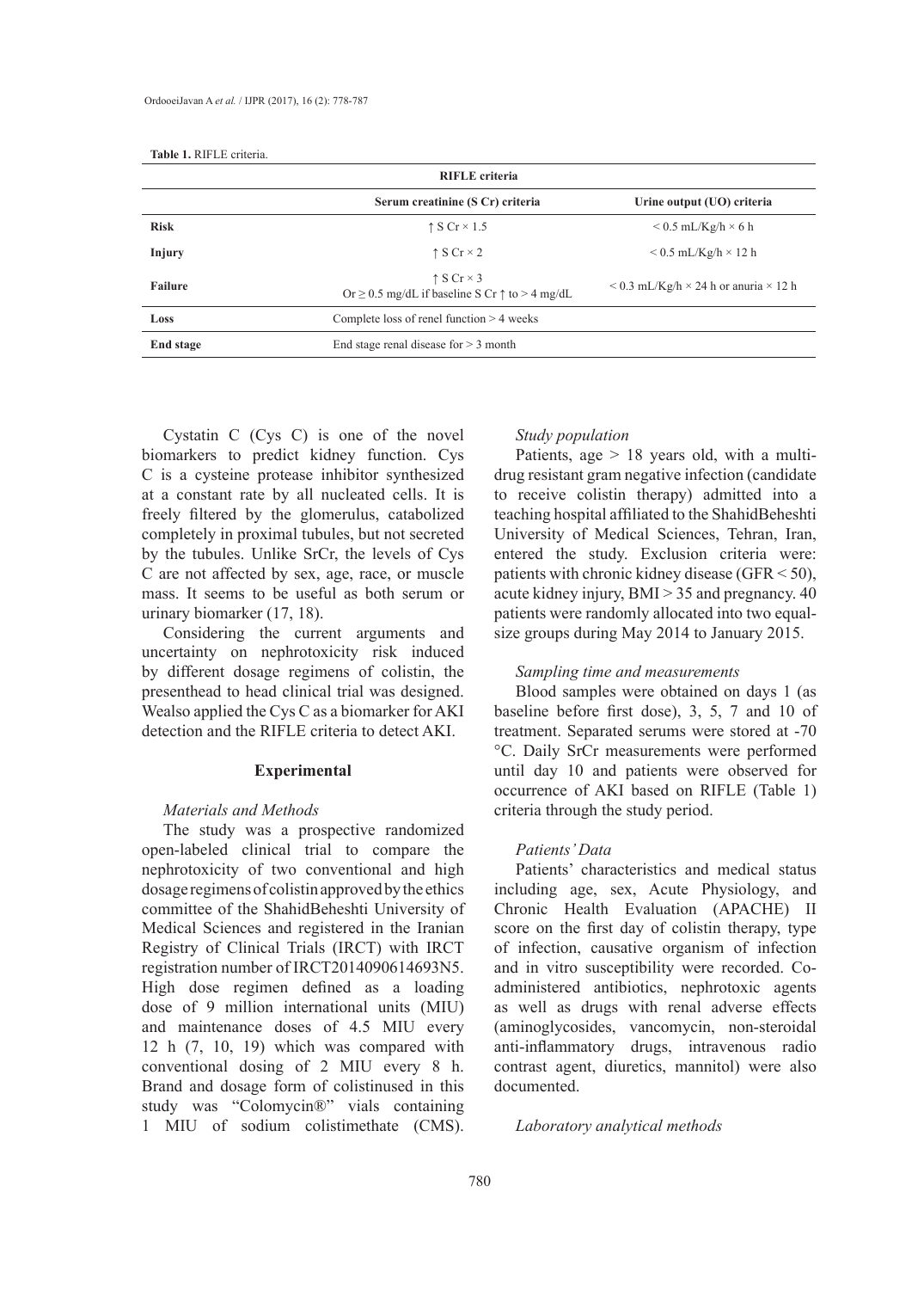**Groups Variable Variable Conventional dose group P-value Variable P-value P-value** Age (mean  $\pm$  sd) 60.95(12.77) 57.8(21.85) 658 Male (%)  $12(60)$  15(75) 0.50 APACHE II score on the first day (mean  $\pm$  sd) 18.5(5.88) 17.35(6.11) 0.55 Site of infection 0.29 Lung (%)  $14(70)$  14(70) Blood (%)  $4(20)$  6(30)  $\text{CNS } (\%)$  2(10) 0 Pathogen type 0.61 Acinetobacterbaumannii(%) 18 (90) 17(85) Pseudomonas aeruginosa (%) 0 2(10) Klebsiella pneumonia  $\binom{9}{0}$  2(10) 1(5) Baseline serum creatinine level (mean  $\pm$  sd) 0.9(0.2) 0.89(0.17) 0.86 Baseline serum cystatin C level (mean  $\pm$  sd)  $1.1 \ (0.44)$  0.9 (0.32) 0.11 Concomitant nephrotoxic drugs (mean  $\pm$  sd) 0.8 (0.7) 0.65 (0.49) 0.60 Concomitant nephroprotective drugs (mean  $\pm$  sd) 0.85 (0.49) 0.93 (0.85) 0.93

**Table 2.** Patients' characteristics and clinical features of infectious episodes.

APACHE II: Acute Physiology and Chronic Health Evaluation , sd: standard deviation

Cys C concentration measurement was performed by TURBILATEX Cystatin C kit Biorex Diagnostics® (BXC0777- CYSTATIN-C, United Kingdom). Using this kit, Cys C assay is based on a latex enhanced immunoturbidimetry assay. Cys C in the sample binds to the specific anti-Cystatin C antibody, which is coated on the latex particles and causes agglutination. The degree of turbidity is directly proportional to the concentration of Cys C in the sample and is measured photometrically. Calculation of concentration is performed by interpolation of the absorbance on a 6 point calibration curve.

# *Statistical analysis*

Statistical analysis was performed using the SPSS software (Statistical Package for the Social Sciences, version 21, SPSS Inc, Chicago, Ill, USA). Continuous normally distributed data are expressed as mean  $(± SD)$  and compared using the unpaired Student t-test. Non-normally distributed data are expressed as median and interquartile range (IQR) and compared using the Mann-Whitney U test. Categorical data are expressed as number and percentage of events and compared using the Fisher's exact test. For repeated measurements of SrCr and Cys C, a General Linear Model Repeated Measures analysis was applied. In all comparisons, a P value < 0.05 was considered statistically significant.

#### **Results**

### *Demographic data*

Out of 46 patients who were enrolled in this study, 6 patients could not complete the study and were excluded in the 1st week of colistin therapy (3 patients in high dose group and 3 patients in conventional dose group) and 40 patients fulfilled the inclusion criteria and completed the study. Study flowchart was shown in Figure 1.

Patients were predominantly males (12(60%) in high dose group and 15(75%) in conventional dose group) ( $p = 0.50$ ).Mean $\pm$ sd age was 60.95  $\pm$ 12.77 years in high dose group and  $57.8 \pm 21.85$ years in conventional dose group ( $p = 0.58$ ). The major infection type was Ventilator Associated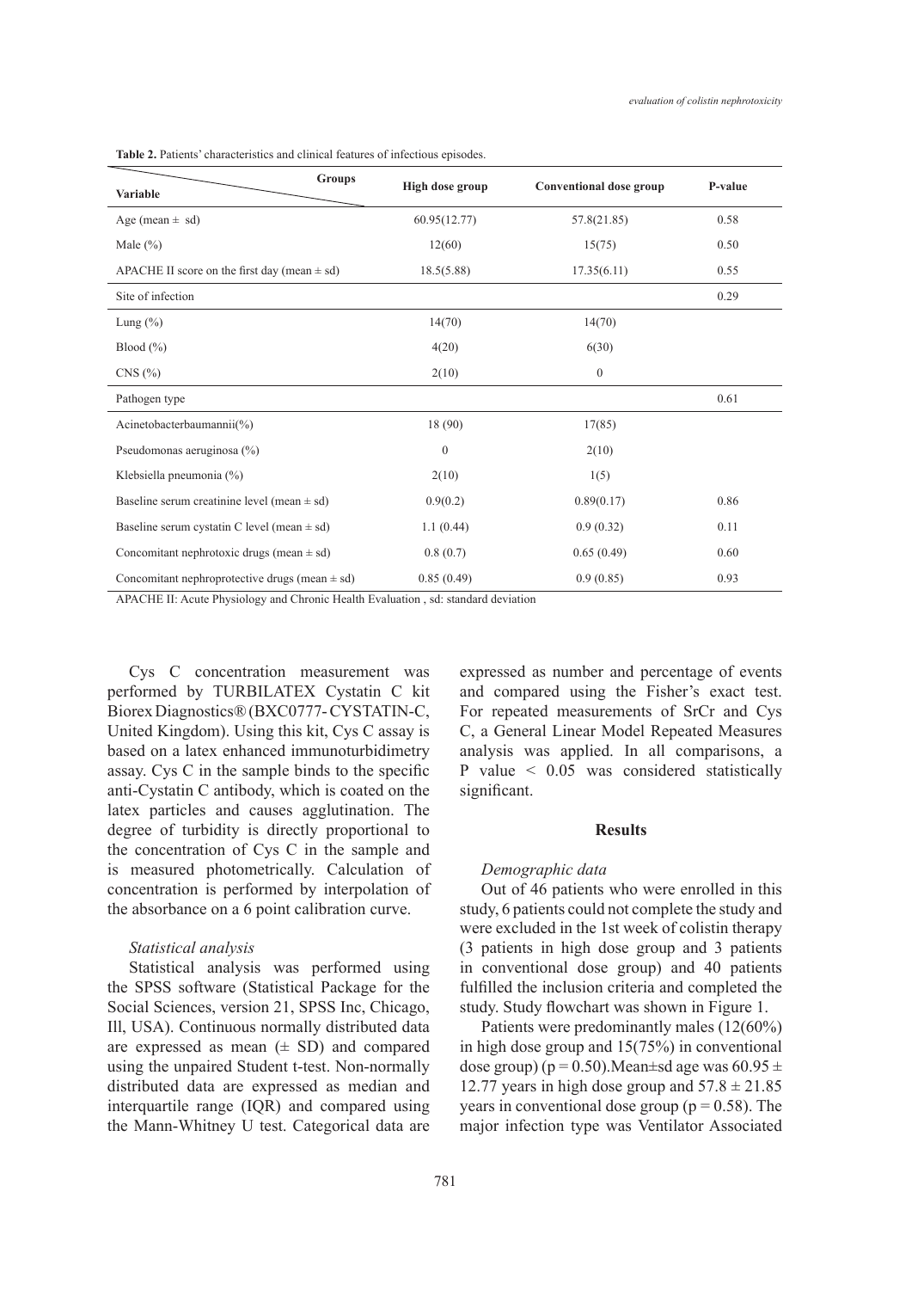|                                        | No AKI      |             |              |         |         |
|----------------------------------------|-------------|-------------|--------------|---------|---------|
|                                        |             |             | <b>RIFLE</b> |         |         |
| <b>Risk</b><br>category<br>Study group | <b>None</b> | <b>Risk</b> | Injury       | Failure | P-value |
| High dose group                        | ð           |             |              | ∸       | 0.01    |
| Conventional dose group                | 7           | ↑           |              |         |         |

**Table 3.** Comparison of RIFLE criteria between groups.

Pneumonia (VAP) or Hospital Acquired Pneumonia (HAP), with a frequency of 70% in each group. Mean APACHE II score was 18.5  $\pm$  5.88 in high dose group and 17.35  $\pm$  6.11 in conventional dose group ( $p = 0.55$ ). Baseline SrCr and Cys C levels were not significantly different between groups ( $p = 0.86$  and  $p = 0.11$ , respectively).

The patients' characteristics and clinical features of their pulmonary infection are summarized in Table 2. There is not statistical difference between groups as shown in the Table 2, confirming appropriate randomization of the patients in the study groups.

*Comparison of RIFLE criteria between high dose and conventional dose groups*

During the 10 days of study period, prevalence of AKI based on RIFLE criteria was 60% (12 out of 20 patients) and 15% (3 out of 20 patients) in high dose and conventional dose groups, respectively. The difference was statistically significant ( $p = 0.01$ ) (Table 3), so thatincidence and severity of AKI was significantly greater in high dose colistin therapy compared to conventional dose therapy (Table 3).

*Comparison of serum Creatinine levels between high dose and conventional dose groups*

Comparison of the SrCr differences between groups was done with Repeated Measures analysis. SrCr level increased notably in both groups from first day of study (before Colistin therapy) to end of the study ( $p = 0.002$ ). This



**Figure 1.** Study CONSORT.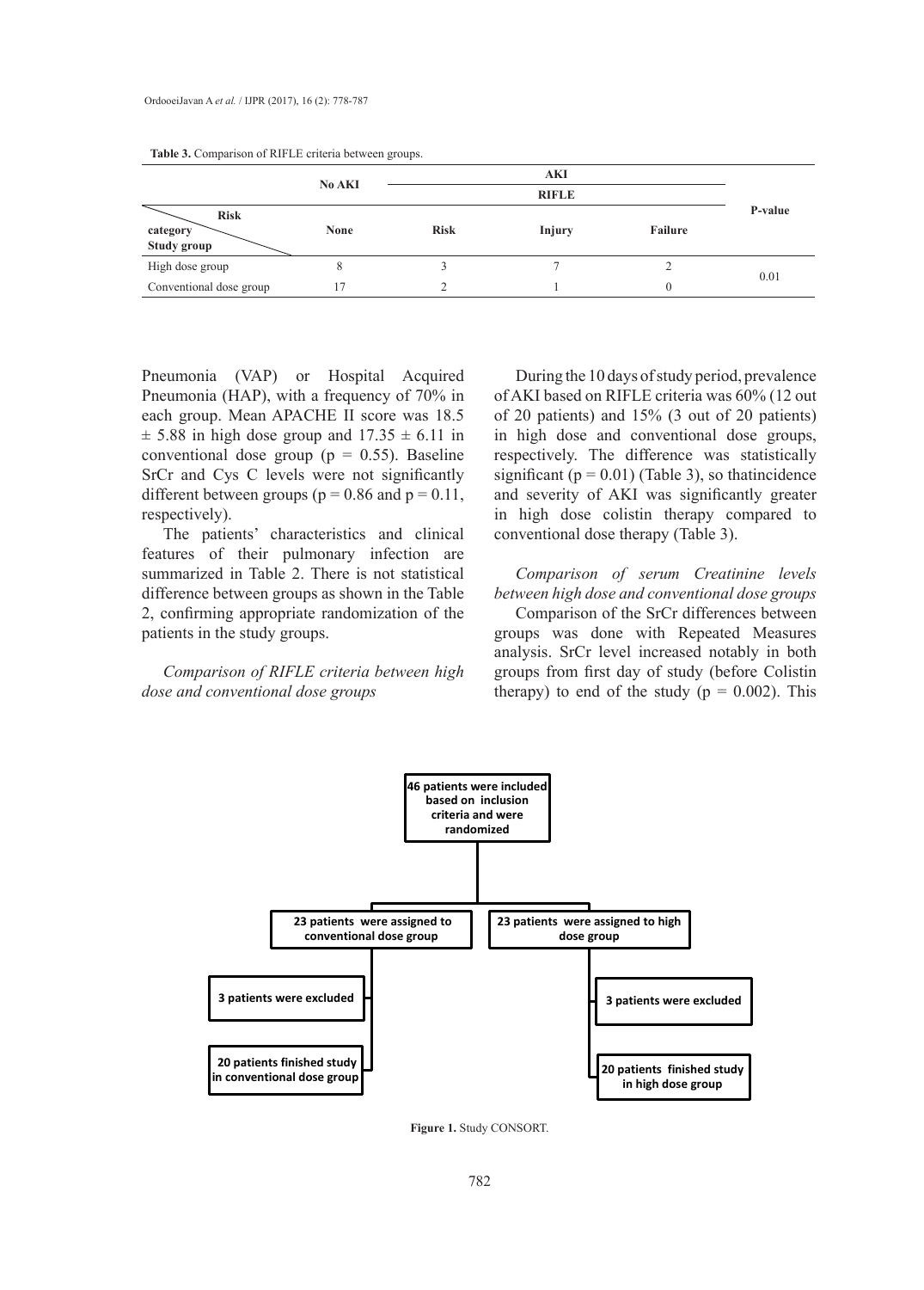| $SrCr$ (mg/dl)           |                 |                  |                 |                 |                 |                               | <b>Between</b>                |
|--------------------------|-----------------|------------------|-----------------|-----------------|-----------------|-------------------------------|-------------------------------|
| Dosing                   | <b>Baseline</b> | Dav <sub>3</sub> | Day 5           | Day 7           | Day 10          | group P<br>value <sup>1</sup> | group P<br>value <sup>2</sup> |
| <b>Conventional dose</b> | $0.89 \pm 0.17$ | $0.90 \pm 0.23$  | $0.84 \pm 0.26$ | $0.96 \pm 0.27$ | $1.02 \pm 0.37$ | 0.00                          | 0.02                          |
| High dose                | $0.90 \pm 0.20$ | $1.00 \pm 0.32$  | $1.20 \pm 0.57$ | $1.40 \pm 0.77$ | $1.77 \pm 1$    |                               |                               |
| P <sup>3</sup>           | 0.86            | 0.21             | 0.01            | 0.01            | 0.01            |                               |                               |

#### **Table 4.** Comparison of SrCr changes within and between groups.

1: Repeated measure Test.

2: Repeated measurestest, comparing differences.

3: Independent sample t- test

# **Table 5.** Comparison of Cys C changes between high dose and conventional dose groups.

| $CysC$ (mg/mL)           |                 |                  |                 |                 |                 | Within                        | <b>Between</b>                |
|--------------------------|-----------------|------------------|-----------------|-----------------|-----------------|-------------------------------|-------------------------------|
| Dosing                   | <b>Baseline</b> | Dav <sub>3</sub> | Day 5           | Day 7           | Day 10          | group P<br>value <sup>1</sup> | group P<br>value <sup>2</sup> |
| <b>Conventional dose</b> | $0.90 \pm 0.30$ | $0.99 \pm 0.38$  | $1.03 \pm 0.37$ | $1.18 \pm 0.44$ | $1.32 \pm 0.48$ | 0.00                          | 0.13                          |
| High dose                | $1.10 \pm 0.4$  | $1.20 \pm 0.67$  | $1.47 \pm 0.98$ | $1.63 \pm 0.96$ | $1.61 \pm 0.90$ |                               |                               |
| P <sup>3</sup>           | 0.11            | 0.20             | 0.06            | 0.06            | 0.30            |                               |                               |

1: Repeated measure test.

2: Repeated measure test, comparing difference.

3: Independent sample t- test

#### **Table 6.** Comparison of SrCr changes between AKI and non- AKI patients.

| Creatinine $(mg/dL)$ |                 |                  |                 |                 |                 | Within                        | <b>Between</b>                |
|----------------------|-----------------|------------------|-----------------|-----------------|-----------------|-------------------------------|-------------------------------|
|                      | <b>Baseline</b> | Dav <sub>3</sub> | Day 5           | Day 7           | Day 10          | group P<br>value <sup>1</sup> | group P<br>value <sup>2</sup> |
| <b>No AKI</b>        | $0.87 \pm 0.19$ | $0.86 \pm 0.24$  | $0.84 \pm 0.26$ | $0.88 \pm 0.24$ | $0.86 \pm 0.27$ |                               |                               |
| AKI                  | $0.93 \pm 0.15$ | $1.10 \pm 0.28$  | $1.31 \pm 0.60$ | $1.56 \pm 0.72$ | $2.18 \pm 0.76$ | 0.00                          | 0.00                          |
| P <sup>3</sup>       | 0.30            | 0.00             | 0.00            | 0.00            | 0.00            |                               |                               |

1: Repeated measure test.

2: Repeated measure test, comparing difference.

3: Independent sample t- test

|  | <b>Table 7.</b> Comparison of Cys C changes between AKI and non-AKI patients. |
|--|-------------------------------------------------------------------------------|
|  |                                                                               |

| $CysC$ (mg/mL) |                 |                  |                 |                 | Within          | <b>Between</b>                |                               |
|----------------|-----------------|------------------|-----------------|-----------------|-----------------|-------------------------------|-------------------------------|
|                | <b>Baseline</b> | Dav <sub>3</sub> | Day 5           | Day 7           | Day 10          | group P<br>value <sup>1</sup> | group P<br>value <sup>2</sup> |
| No AKI         | $0.89 \pm 0.32$ | $0.93 \pm 0.36$  | $0.97 \pm 0.37$ | $1.02 \pm 0.41$ | $1.08 \pm 0.48$ | 0.00                          | 0.00                          |
| AKI            | $1.11 \pm 0.28$ | $1.15 \pm 0.24$  | $1.33 \pm 0.47$ | $1.59 \pm 0.40$ | $2.18 \pm 0.60$ |                               |                               |
| $\mathbf{p}$ 3 | 0.02            | 0.00             | 0.00            | 0.00            | 0.00            |                               |                               |

1: Repeated measure test.

2: Repeated measure test, comparing difference.

3: Independent sample t- test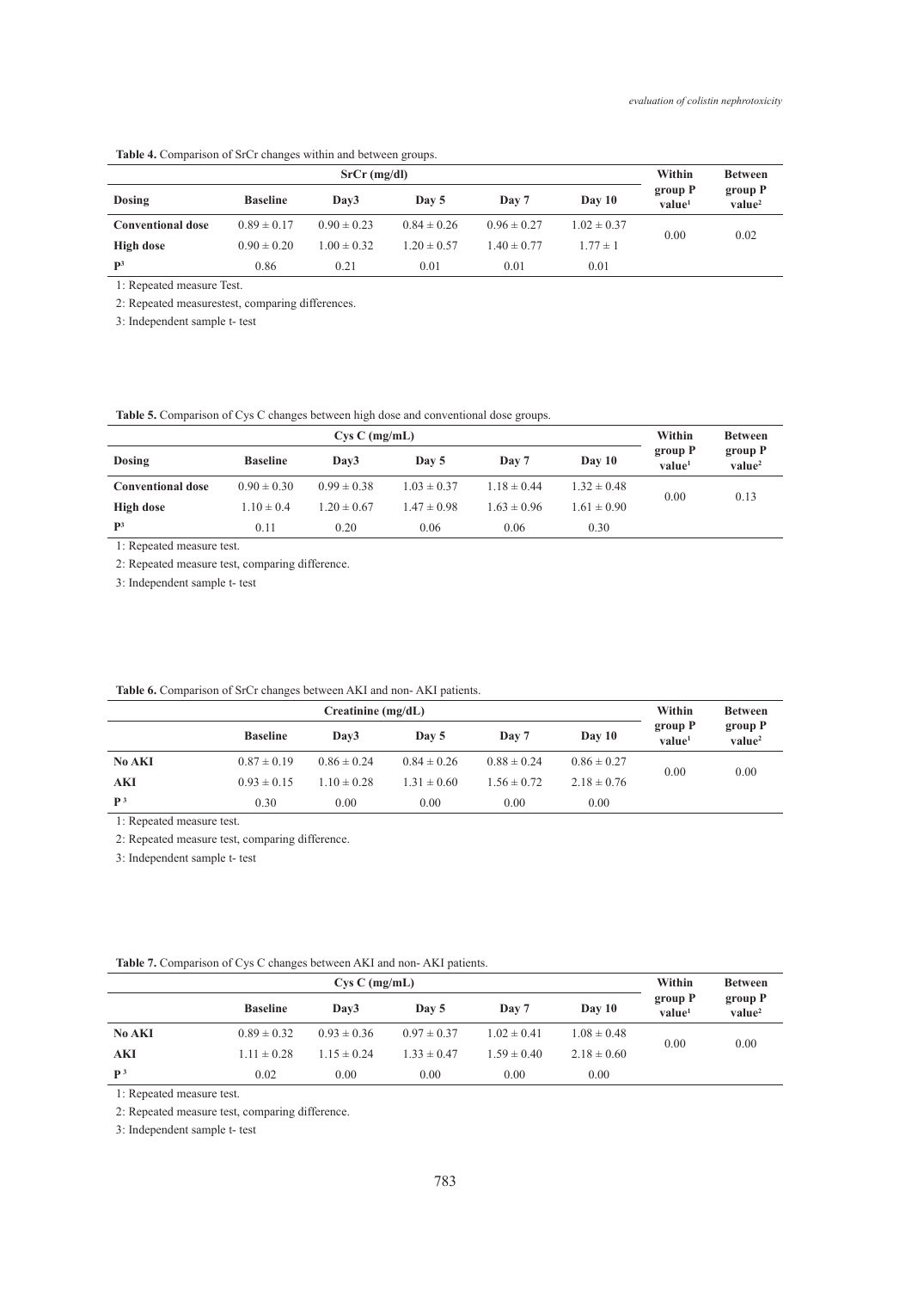

**Figure 2.** Serum Cystatin C level changes during studyperiod in high dose and conventional dose groups.a)Serum Cystatin C level<br>abangementil day 10 b) Serum Cystatin C laval abangementil day 7 changesuntill day 10. b) Serum Cystatin C level changesuntill day 7.

elevation was also significantly higher in patients who have received high doses of colistin  $(p = 0.02)$ . Paired comparison of the SrCr levels in different sampling days of 3, 5, 7 and 10 revealed that from day 5, there were significant differences between two groups (Table 4).

*Comparison of serum Cystatin C levels between high dose and conventional dose groups*

Baseline levels of Cys C were not statistically different between patients in two arms of the study. Although, within group analysis confirmed a significant increase in Cys C levels from day 1 to day 10 of the study ( $p =$ 0.001), however, between groups analysis did not show a significant difference in the Cys C levels.  $(p = 0.13)$  (Table 5 and Figure 2).As a complementary analysis, we compared the a comprehensively distributed the compared the occurrence and severity of AKI based on RIFLE criteria, irrespective of dosage regimen, in the study patients ( $n = 40$ ). In these analyses, dosing regimen itself was considered as a covariate. Overall, 15 (37.5%) out of 40 patients developed AKI. The relevant analyses are presented below.

*Comparison of serum Creatinine levels between AKI and non- AKI patients*

Table 6 presents the results of this analysis. As it is seen, from day 3 ( $p = 0.004$ ) to day 10 (P < 0.001), SrCr levels are significantly higher in the AKI patients compared to non-AKI patients.

*Comparison of serum Cystatin C levels between AKI and non- AKI groups*

As illustrated in Table 6, from day 1 ( $p =$ 0.002) to day 10 ( $p < 0.001$ ), Cys C levels are significantly higher in the AKI patients compared to non-AKI patients (Table 7, Figure 3).

# **Discussion**

This study was an approach to compare the nephrotoxicity effect of high dose colistin regimen with that of conventional regimen. Cys C was used as a biomarker for early detection of kidney injury caused by colistin.At the same time, RIFLE classification of AKI was applied to describe the changes in SrCr and Cys C levels in AKI and non-AKI patients.

Currently, nosocomial multi drug resistant .13) (Table 5 and Figure 2).As gram negative infections are one of the major entary analysis, we compared the concerning problems in hospitals. This lead to the re-emerging of colistin, an antibiotic which withdrew from the market because of its nephrotoxicity several years ago (20).

> Pharmacokinetics studies on colistin suggested that one need to use higher loading and daily doses of the drug to accelerate achievement of the target levels.Dose dependent colistin nephrotoxicity still is a major concern that has forced limitation in its usage. In this regard, studies to evaluate prevalence of colistin nephrotoxicity, and its early detection and prevention arerecommended. Our study was designed to assess the incidence of nephrotoxicity with high and conventional doses of colistin regimens in a head to head clinical trial.

Prevalence of AKI based on RIFLE criteria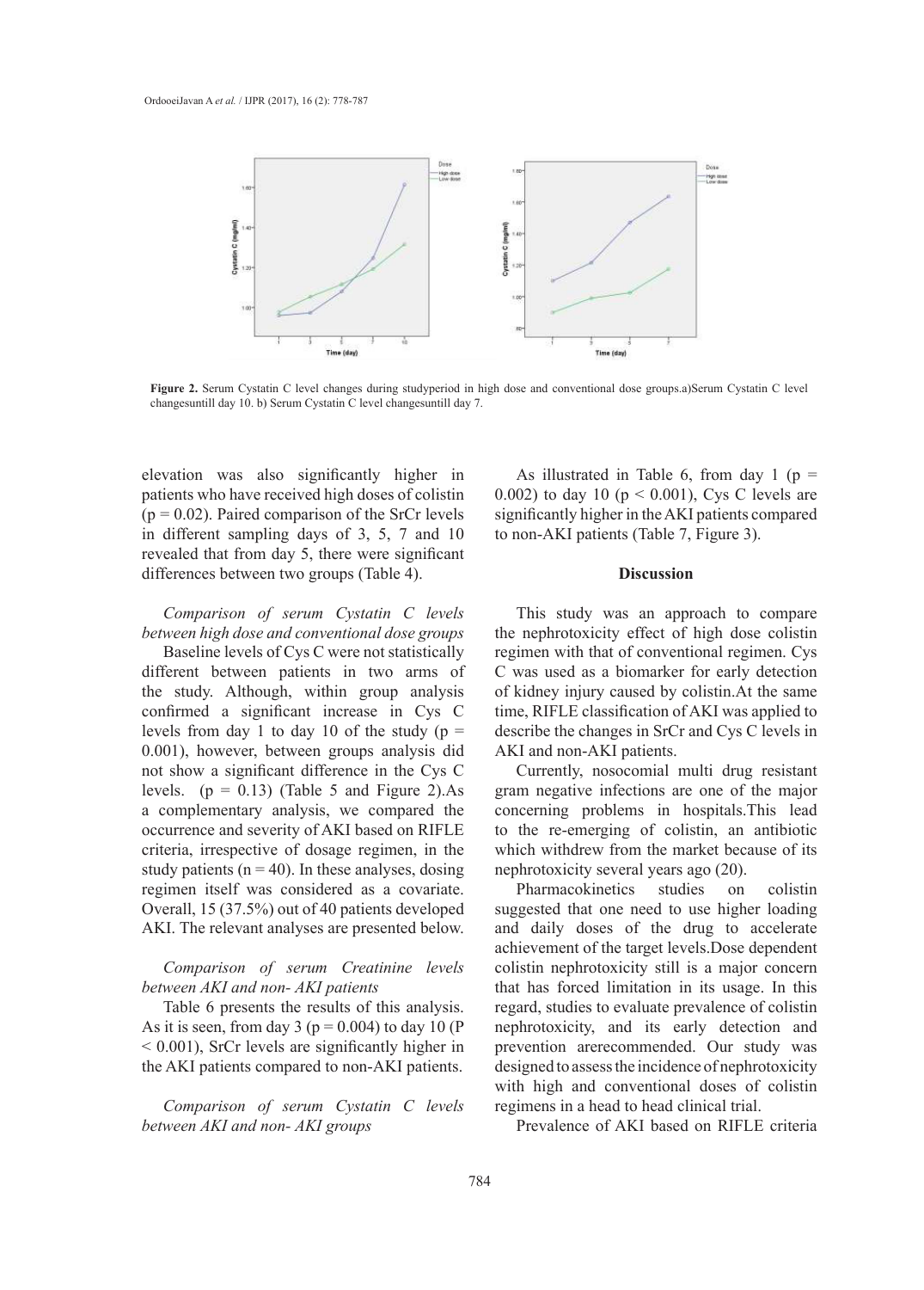

Figure 3. Serum Cystatin C level changes during study period in AKI and non- AKI groups.a)Serum Cystatin C level changesuntill day 10. b) Serum Cystatin C level changes untill day 7.

was 60% (12 out of 20 patients) and 15% (3 out of 20 patients) in high dose group and conventional dose group, respectively. Occurrence of AKI was significantly higher in high dose regimen group and the difference in serum creatinine between groups was significant from day 5 of colistin therapy. Mean start day of AKI was 6.5  $\pm$  2.6 days and 7.3  $\pm$  0.58 days for high dose and conventional dose groups, respectively. 9 (60%) patients out of the 15 patients, developed AKI, within 7 days after colistin therapy and the remaining 6 patients (40 %) developed AKI after 7 days.

In a study, KO *et al*. divided AKI into early (within 7 days) and late (after 7 days) AKI groups. They showed patients with early AKI had higher in-hospital mortality than those with late AKI. Prevalence of AKI with colistintherapy was 54.6%, of which approximately 70% developed early AKI. They concluded that early occurrence of AKI might be fatal and careful monitoring of renal function is necessary. They also suggested further study to determine early markers of predicting AKI (21).

In a retrospective study, Deryke *et al*. have shown that the prevalence of nephrotoxicity of colistin therapy  $(5.1 \pm 2.4 \text{ mg/Kg/day})$  was 33% which was developed during the first five days of treatment (22). Pogue *et al*. has also reportednephrotoxicity rate of 43% amongst study patients ( $n = 126$ ). 78% of themdeveloped AKI within 7 days of colistin therapy (23).

In a retrospective cohort study on 132 patients, Tuon *et al*. revealed that prevalence of AKI was 25.8 %. The median time to development AKI was 7.5 days (in the rage of 2 to 21 days)(24).

Based on our results, start day of AKI was 6.5  $\pm$  2.6 days and 7.3  $\pm$  0.58 days for high dose and conventional dose groups, respectively. These findingsare verycomparable to those of other studies which were mentioned above.These emphasize the importance of early detection of colistin nephrotoxicity and its prompt management.

In our study, althoughincrease in Cys C levelswas higher in the high dose group compared to conventional dose group, however it was notstatistically significant. In contrast, within group analyses approved a significant increase in Cys C levels in both groups from day 7.

These findings confirm that the infectious disease itself or any unknown variations existing between patients included in each arm of the study have acted as confounding factors influencing change in Cys C levels. In other word, controversy on recognition of Cys C as an accurate and sensitive biomarker for early detection of AKI is still remaining. Comparing AKI and non-AKI patients, irrespective of the difference in dosage regimens, showed that Cys C levels were significantly higher in the AKI group from the 1<sup>st</sup> day of colistin use, while the levels of SrCrin AKI patients were higher than that of non-AKI patients from the 3rd day of colistin therapy. This is likely due to the fact that rise in serum Cys C is 48 h before rise in SrCr in AKI patients,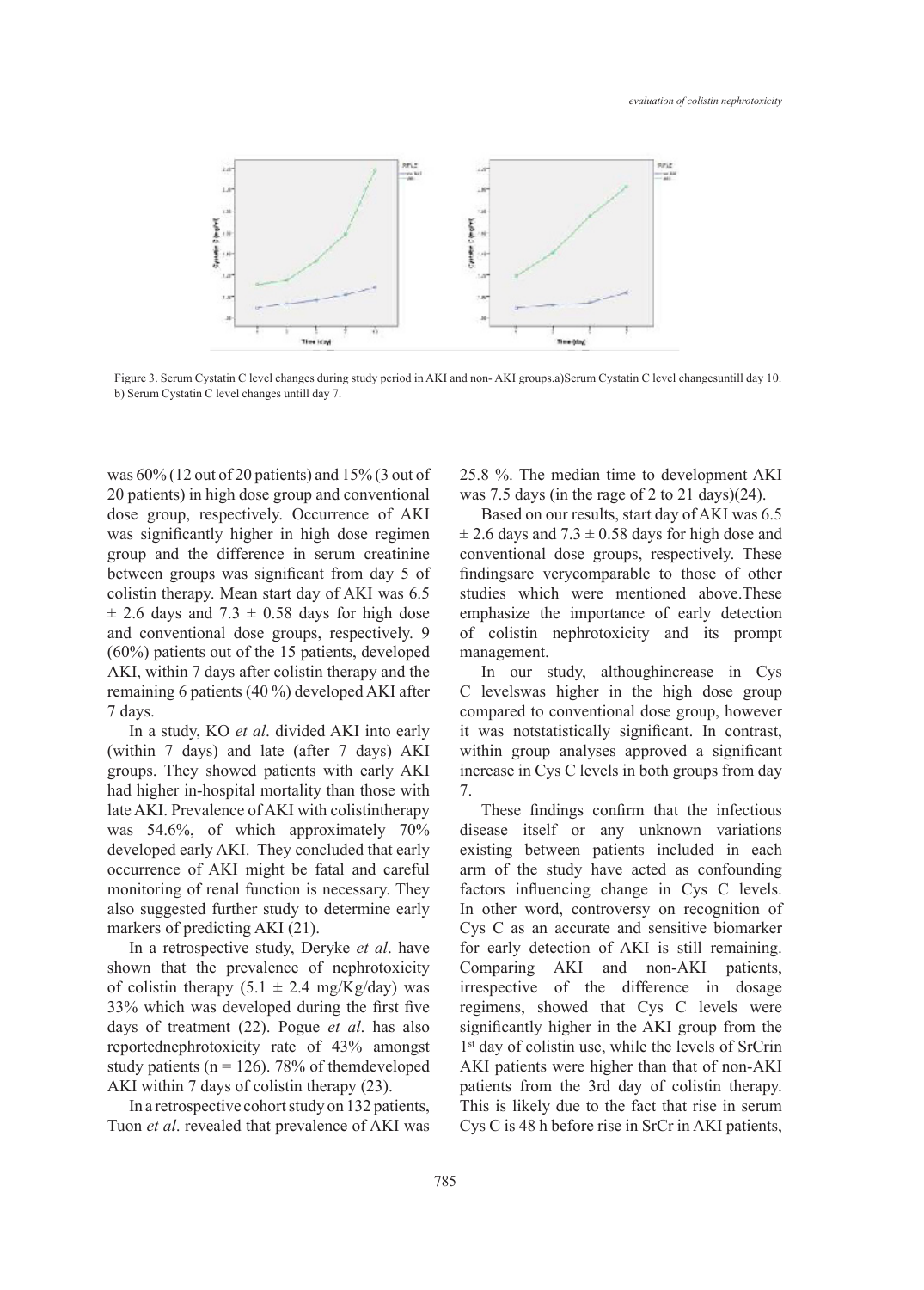as reported by previous studies (25, 26).

#### **Conclusion**

Although, colistin-induced nephrotoxicity, determined by Cyc C levels, was not confirmed by our findings, , higher incidence of AKI in high-dose group, defined by RIFLE criteria, along with higher levels of Cys C in AKI patients are supportive of the higher risk of renal toxicity associated with high-dose regimen of colistin. Further studies to explore novel accurate and sensitive biomarkers for determining the early deterioration of renal function in patients receiving colistinare recommended.

#### **References**

- Falagas ME, Kasiakou SK and Saravolatz LD. Colistin: (1) the revival of polymyxins for the management of multidrug-resistant gram-negative bacterial infections*. Clinical. infectious. diseases*. (2005) 40: 1333-41.
- (2) Li J, Nation RL, Turnidge JD, Milne RW, Coulthard K, Rayner CR and Paterson DL. Colistin: the re-emerging antibiotic for multidrug-resistant Gram-negative bacterial infections*. Lancet Infect. Dis.*(2006) 6: 589-601.
- (3) Nation RL and Li J. Colistin in the 21st century. *Curr. Opin. Infect. Dis.*(2009) 22: 535.
- (4) Lim LM, Ly N, Anderson D, Yang JC, Macander L, Jarkowski A, Forrest A, Bulitta JB and Tsuji BT. Resurgence of colistin: a review of resistance, toxicity, pharmacodynamics and dosing*.Pharmacotherapy: The Journal of Human Pharmacology and Drug Therapy*. (2010) 30: 1279-91.
- Imberti R, Cusato M, Villani P, Carnevale L, (5) Iotti GA, Langer M and Regazzi M. Steady-state pharmacokinetics and BAL concentration of colistin in critically ill patients after IV colistin methanesulfonate administration*.CHEST J*. (2010) 138: 1333-9.
- Luque S, Grau S, Valle M, Sorlí L, Horcajada (6) JP, Segura C and Álvarez-Lerma F. Differences in pharmacokinetics and pharmacodynamics of colistimethate sodium (CMS) and colistin between three different CMS dosage regimens in a critically ill patient infected by a multidrug-resistant $\lt i$ Acinetobacter baumannii</i>>.*Int. J. Antimicrob. Agents.*(2013) 42: 178-81.
- (7) Plachouras D, Karvanen M, Friberg L, Papadomichelakis E, Antoniadou A, Tsangaris I, Karaiskos I, Poulakou G, Kontopidou F and Armaganidis A. Population pharmacokinetic analysis of colistin methanesulfonate and colistin after intravenous administration in critically ill patients with infections caused by gramnegative bacteria*.Antimicrob. Agents Chemother.* (2009) 53: 3430-6.
- (8) Cheng C-Y, Sheng W-H, Wang J-T, Chen Y-C and Chang S-C. Safety and efficacy of intravenous colistin (colistin methanesulphonate) for severe multidrugresistant Gram-negative bacterial infections*.Int. J. Antimicrob. Agents* (2010) 35: 297-300.
- Michalopoulos AS and Falagas ME. Colistin: recent data on pharmacodynamics properties and clinical efficacy in critically ill patients*.Ann. Intensive Care.*  (2011) 1: 1-6. (9)
- $(10)$  Roberts JA and Lipman J. Editorial commentary: closing the loop—a colistin clinical study to confirm dosing recommendations from PK/PD modeling*. Clinical infectious diseases*. (2012) 54: 1727-9.
- (11) Dalfino L, Puntillo F, Mosca A, Monno R, Spada ML, Coppolecchia S, Miragliotta G, Bruno F and Brienza N. High-dose, extended-interval colistin administration in critically ill patients: is this the right dosing strategy? A preliminary study*.Clin. Infect. Dis.* (2012) 54: 1720-6.
- Falagas ME, Fragoulis KN, Kasiakou SK, Sermaidis GJ (12) and Michalopoulos A. Nephrotoxicity of intravenous colistin: a prospective evaluation*.Int. J. Antimicrob. Agents.* (2005) 26: 504-7.
- Falagas ME and Kasiakou SK. Toxicity of polymyxins: (13) a systematic review of the evidence from old and recent studies*.Crit. Care.* (2006) 10: R27.
- (14) Mendes CAC and Burdmann EA. Polymyxins: review with emphasis on nephrotoxicity*.Revista da Associação Médica Brasileira*. (2009) 55: 752-9.
- $(15)$  Spapen H, Jacobs R, Van Gorp V, Troubleyn J and Honoré PM. Renal and neurological side effects of colistin in critically ill patients*.Ann. Intensive Care .*  (2011) 1: 1-7.
- (16) Florescu DF, Qiu F, McCartan MA, Mindru C, Fey PD and Kalil A. What is the efficacy and safety of colistin for the treatment of ventilator-associated pneumonia? A systematic review and meta-regression*.Clin. Infect. Dis.* (2012) 54: 670-80.
- $(17)$  Han WK and Bonventre JV. Biologic markers for the early detection of acute kidney injury*.Curr. Opin. Crit. Care.* (2004) 10: 476-82.
- $(18)$  Soni SS, Ronco C, Katz N and Cruz DN. Early diagnosis of acute kidney injury: the promise of novel biomarkers*.Blood Purif.*(2009) 28: 165-74.
- (19) Garonzik S, Li J, Thamlikitkul V, Paterson D, Shoham S, Jacob J, Silveira F, Forrest A and Nation R. Population pharmacokinetics of colistin methanesulfonate and formed colistin in critically ill patients from a multicenter study provide dosing suggestions for various categories of patients*.Antimicrob. Agents Chemother.* (2011) 55: 3284-94.
- (20) Gurjar M. Colistin for lung infection: an update.*J*. *Intensive Care* (2015) 3: 1.
- $(21)$  Ko H, Jeon M, Choo E, Lee E, Kim T, Jun J-B and Gil H-W. Early acute kidney injury is a risk factor that predicts mortality in patients treated with colistin*. Nephron Clinical Practice*. (2010) 117: c284-c8.
- $(22)$  DeRyke CA, Crawford AJ, Uddin N and Wallace MR. Colistin dosing and nephrotoxicity in a large community teaching hospital*. Antimicrob. Agents*